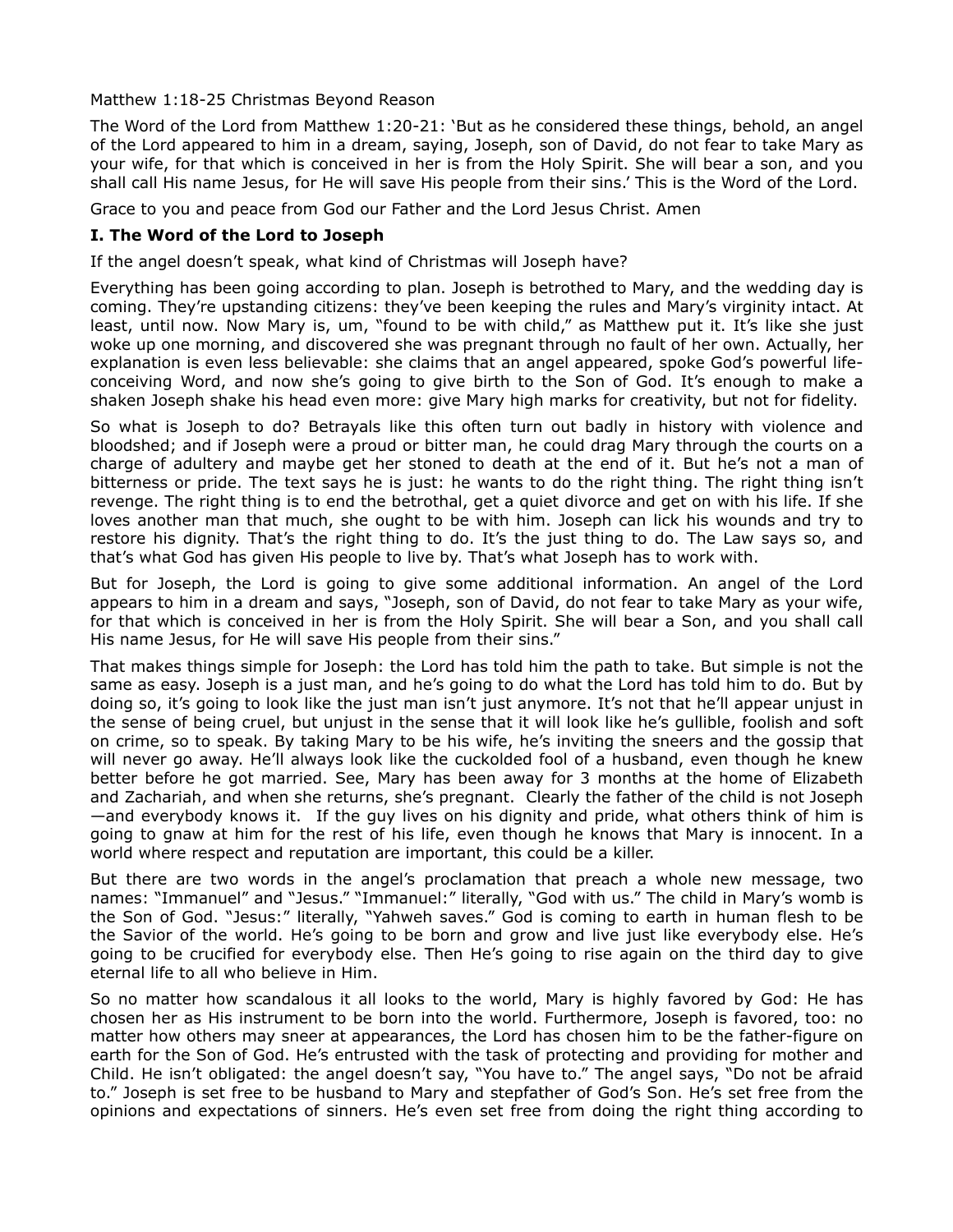the Law, because Mary isn't guilty of what appears to be; instead, he's set free to do what God calls him to do, because the Savior comes to set him free from sin.

So behold these two miracles of Christmas: through an angel, the Lord speaks His Word to Mary and the Savior becomes flesh; and through an angel, the Lord speaks His Word to Joseph so that he might believe in the Savior.

## **II. The Word of the Lord to You**

This Word of the Lord is not lost. We gather here to proclaim with angels, "Unto you is born this day in the city of David a Savior who is Christ the Lord." The Babe born of Mary is in fact conceived by the Holy Ghost. He is Immanuel, God with us to save us from our sins. He is Jesus: God spoke His Word to Mary so that your Savior might be born. And as He spoke to Joseph, God speaks His Word to you so that you might believe in the Savior.

But if the Lord does not speak of the miracle of the Incarnation—if all you have to go on are appearances, then what kind of Christmas are **you** left with? You see a poor couple in a stable, and you know that there's a big question about the Baby's paternity: so you see that Joseph is a super-nice guy, and you figure that you should be kind, too. You see shepherds show up and rejoice, so you figure that you should be joyful. You see wise men show up eventually with gifts, and you figure you should be nice to other people—perhaps especially those who are less fortunate than you. If you go by what you see, then the message of Christmas is be kind, be joyful and be nice. You should be nice, and that means you shouldn't be naughty. After all, naughty people get punished—even with prison, if they're criminally naughty enough. Therefore, it only makes sense that people who are nice get rewarded at Christmas, and people who are naughty don't.

So if the Lord doesn't speak, then the message of Christmas is be kind, be joyful and be nice. The scene you see in Bethlehem is one example; but if it is just an example, it need not be the only one. Other Christmas stories without Jesus can be about kindness, joy and niceness. Why, you can emphasize a man who rides in from the north and rewards the nice while filling the socks of the naughty with environmentally hazardous energy resources: he teaches the same lesson. So does Jimmy Stewart and Charles Dickens. So does Rudolph and Frosty. All of these speak of being nice, but none speak of salvation.

If God doesn't speak, then you get what the world makes Christmas to be: be nice, be joyful, be kind. It's not a wrong message. It's a message to do the right thing. It's the same material that Joseph had to work with before the angel came: be nice and kind to Mary, even if you can't be joyful. It's not a wrong message. But it's not a saving message. And, if you're in the shoes of Joseph where life is looking ugly at the moment, then a bunch of people telling you to be nice and joyful is only going to make you feel worse, on the outside of a merry Christmas looking in.

But the Lord speaks. As He spoke to give comfort, faith and salvation to Joseph, He speaks to give comfort, faith and salvation to you. He says things like He said in our epistle lesson: "In this the love of God was made manifest among us, that God sent His only Son into the world, so that we might live through Him. In this is love, not that we have loved God but that He loved us and sent His Son to be the propitiation for our sins" (1 John 4:9-10). God speaks, and Christmas changes radically. This is not, first and foremost, a holiday about you being nice to each other, but of God being more than nice to you. God makes His love manifest by sending His only Son into the world so that you might have life—eternal life. He sends His Son to be the propitiation for our sins. The sinless Babe of Bethlehem doesn't stay in the manger: He grows up and goes to the cross to die in the place of sinners—to die in your place. That's why you can sing that Christ, your Savior is born.

God speaks, and now you know. Christmas is God's labor of love for you. He is born into time so that you might have eternity. He becomes flesh so that you might be raised up, body and all, on the Last Day. He comes to die so that you might live. God speaks, and Christmas is so much more.

And because God loves you so, now you are set free. That's why our epistle then says, "Beloved, if God so loved us, we also ought to love one another" (1 John 4:11). Like Joseph, you're now set